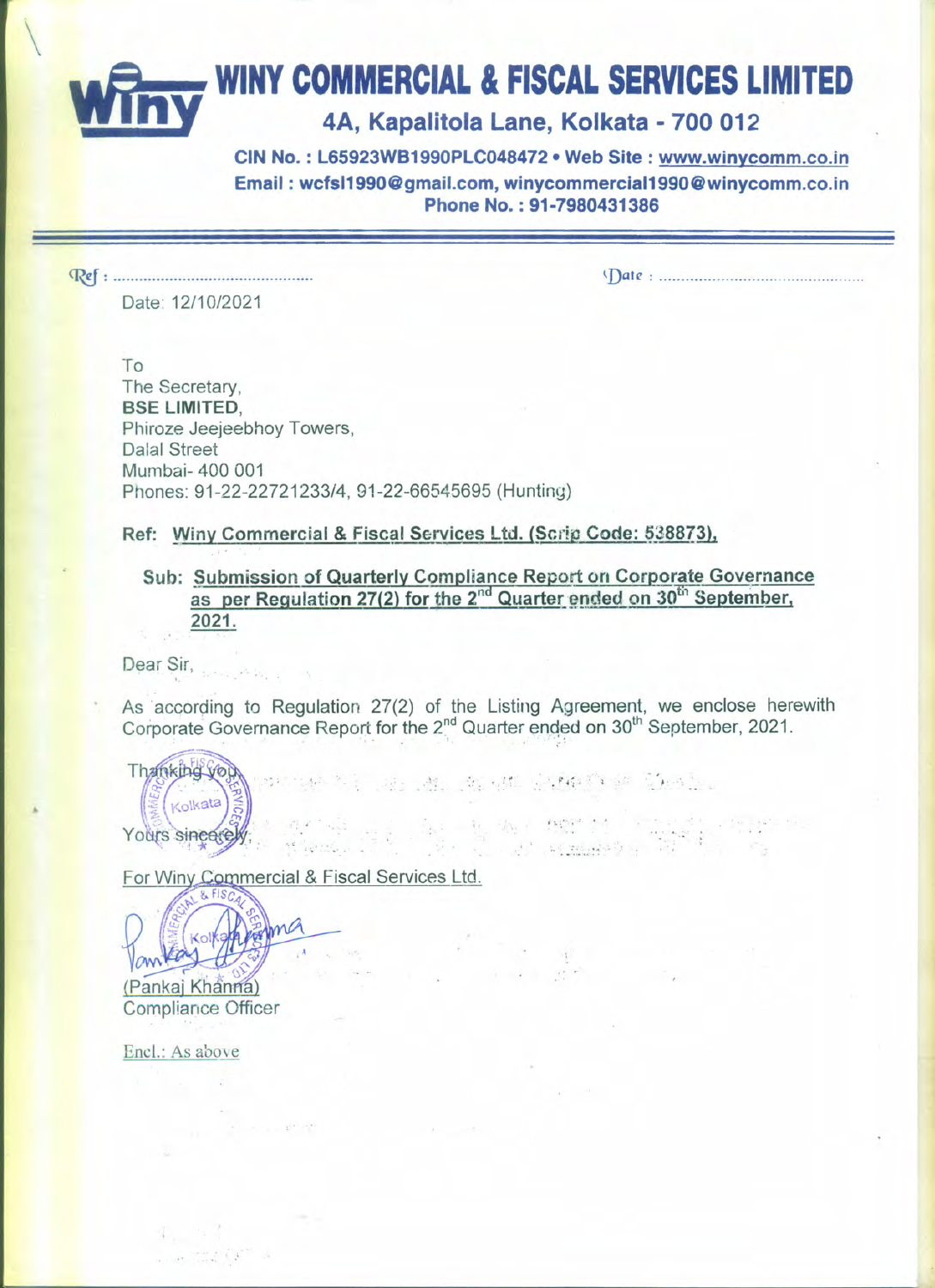| <b>General information about company</b>                       |                                        |  |  |  |  |  |  |  |
|----------------------------------------------------------------|----------------------------------------|--|--|--|--|--|--|--|
| Scrip code                                                     | 538873                                 |  |  |  |  |  |  |  |
| <b>NSE Symbol</b>                                              | Not Applicable                         |  |  |  |  |  |  |  |
| <b>MSEI</b> Symbol                                             | Not Applicable                         |  |  |  |  |  |  |  |
| <b>ISIN</b>                                                    | <b>INE111CO1013</b>                    |  |  |  |  |  |  |  |
| Name of the entity                                             | WINY COMMERCIAL & FISCAL SERVICES LTD. |  |  |  |  |  |  |  |
| Date of start of financial year                                | $01 - 04 - 2021$                       |  |  |  |  |  |  |  |
| Date of end of financial year                                  | 31-03-2022                             |  |  |  |  |  |  |  |
| <b>Reporting Quarter</b>                                       | Half Yearly                            |  |  |  |  |  |  |  |
| Date of Report                                                 | 30-09-2021                             |  |  |  |  |  |  |  |
| Risk management committee                                      | Not Applicable                         |  |  |  |  |  |  |  |
| Market Capitalisation as per immediate previous Financial Year | Any other                              |  |  |  |  |  |  |  |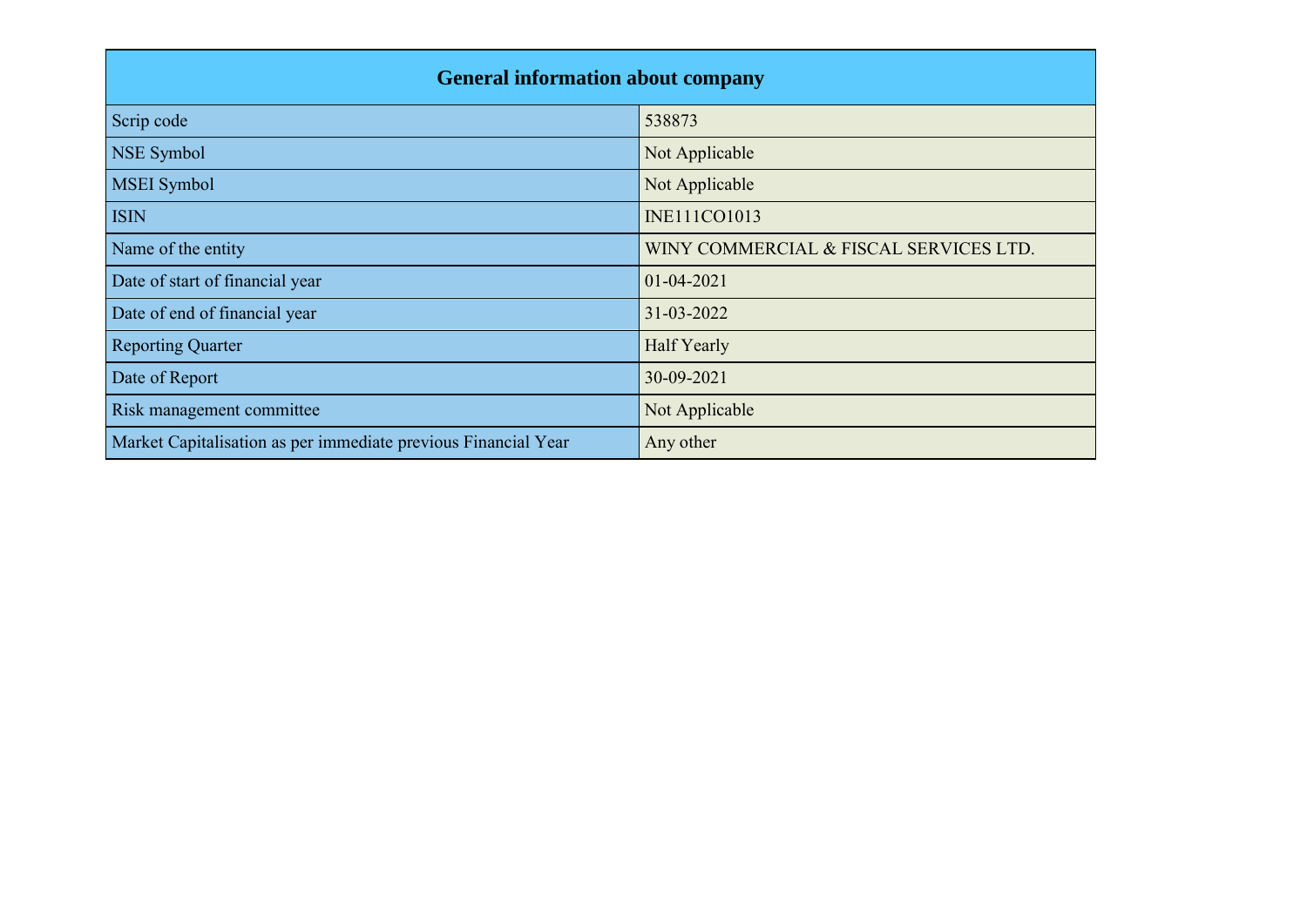|                | <b>Annexure I</b>                                              |                                      |                     |            |                                                |                            |                                                                     |                                       |                                                                                                                           |                                                                 |                                                                      |                                                     |                             |                                              |                                                                                                                                                |                                                                                                                                                                   |                                                                                                                                                                          |                                                                                                                                                                                                                                |                                                                                                                                                                                      |                                                                                                                                                      |
|----------------|----------------------------------------------------------------|--------------------------------------|---------------------|------------|------------------------------------------------|----------------------------|---------------------------------------------------------------------|---------------------------------------|---------------------------------------------------------------------------------------------------------------------------|-----------------------------------------------------------------|----------------------------------------------------------------------|-----------------------------------------------------|-----------------------------|----------------------------------------------|------------------------------------------------------------------------------------------------------------------------------------------------|-------------------------------------------------------------------------------------------------------------------------------------------------------------------|--------------------------------------------------------------------------------------------------------------------------------------------------------------------------|--------------------------------------------------------------------------------------------------------------------------------------------------------------------------------------------------------------------------------|--------------------------------------------------------------------------------------------------------------------------------------------------------------------------------------|------------------------------------------------------------------------------------------------------------------------------------------------------|
|                | Annexure I to be submitted by listed entity on quarterly basis |                                      |                     |            |                                                |                            |                                                                     |                                       |                                                                                                                           |                                                                 |                                                                      |                                                     |                             |                                              |                                                                                                                                                |                                                                                                                                                                   |                                                                                                                                                                          |                                                                                                                                                                                                                                |                                                                                                                                                                                      |                                                                                                                                                      |
|                |                                                                |                                      |                     |            |                                                |                            |                                                                     |                                       |                                                                                                                           |                                                                 | <b>I. Composition of Board of Directors</b>                          |                                                     |                             |                                              |                                                                                                                                                |                                                                                                                                                                   |                                                                                                                                                                          |                                                                                                                                                                                                                                |                                                                                                                                                                                      |                                                                                                                                                      |
|                |                                                                |                                      |                     |            |                                                |                            |                                                                     |                                       |                                                                                                                           |                                                                 | Disclosure of notes on composition of board of directors explanatory |                                                     |                             |                                              |                                                                                                                                                |                                                                                                                                                                   |                                                                                                                                                                          |                                                                                                                                                                                                                                |                                                                                                                                                                                      |                                                                                                                                                      |
|                |                                                                |                                      |                     |            |                                                |                            |                                                                     |                                       |                                                                                                                           |                                                                 | Whether the listed entity has a Regular Chairperson   Yes            |                                                     |                             |                                              |                                                                                                                                                |                                                                                                                                                                   |                                                                                                                                                                          |                                                                                                                                                                                                                                |                                                                                                                                                                                      |                                                                                                                                                      |
|                |                                                                |                                      |                     |            |                                                |                            |                                                                     |                                       |                                                                                                                           |                                                                 | Whether Chairperson is related to MD or CEO $\vert$ No               |                                                     |                             |                                              |                                                                                                                                                |                                                                                                                                                                   |                                                                                                                                                                          |                                                                                                                                                                                                                                |                                                                                                                                                                                      |                                                                                                                                                      |
| <sub>Sr</sub>  | Titl<br>(Mr)<br>Ms                                             | Name of the<br>Director              | PAN                 | <b>DIN</b> | Category 1<br>of directors                     | Category 2<br>of directors | Cat<br>ego<br>ry <sub>3</sub><br><sub>of</sub><br>dire<br>ctor<br>S | Date<br><sub>of</sub><br><b>Birth</b> | Whether<br>special<br>resolutio<br>$\mathbf n$<br>passed?<br>[Refer<br>Reg.<br>17(1A)<br>of<br>Listing<br>Regulati<br>ons | Dat<br>e of<br>pass<br>ing<br>spe<br>cial<br>reso<br>luti<br>on | <b>Initial Date</b><br>of<br>appointment                             | Date<br><sub>of</sub><br>Re-<br>appoi<br>ntme<br>nt | Date<br>of<br>cessat<br>ion | Tenu<br>e o<br>dire<br>or $(i)$<br>mon<br>s) | No of<br>Directorship<br>in listed<br>entities<br>including this<br>listed entity<br>(Refer<br>Regulation<br>17A of<br>Listing<br>Regulations) | No of<br>Independent<br>Directorship<br>in listed<br>entities<br>including this<br>listed entity<br>(Refer<br>Regulation<br>$17A(1)$ of<br>Listing<br>Regulations | Number of<br>memberships<br>in Audit/<br>Stakeholder<br>Committee(s)<br>including this<br>listed entity<br>(Refer<br>Regulation<br>$26(1)$ of<br>Listing<br>Regulations) | No of<br>post of<br>Chairpers<br>on in<br>Audit/<br>Stakehold<br>er<br>Committe<br>e held in<br>listed<br>entities<br>including<br>this listed<br>entity<br>(Refer<br>Regulatio<br>$n 26(1)$ of<br>Listing<br>Regulatio<br>ns) | $\mathbf{O}$<br>e<br>$\mathbf{o}$<br>$\mathbf{r}$<br>$\mathbf{n}$<br>$\overline{O}$<br>t.<br>$\mathbf{p}$<br>$\overline{O}$<br>$\mathbf{V}$<br>n<br>$\mathsf g$<br>$\mathbf{P}$<br>N | N<br>ot<br>es<br>$f_{0}$<br>$\mathbf r$<br>no<br>$\mathbf{t}$<br>pr<br>$\overline{\text{ov}}$<br>id<br>in<br>$\overset{g}{D}$<br>$\;$ I<br>${\bf N}$ |
|                | Mr                                                             | <b>SUNIL SHAH</b>                    | AKDPS4065L          | 01562716   | Non-<br>Executive -<br>Independent<br>Director | <b>Not</b><br>Applicable   |                                                                     | $18-$<br>$09 -$<br>1970               | <b>NA</b>                                                                                                                 |                                                                 | 03-09-2007                                                           |                                                     |                             | 168                                          | n                                                                                                                                              |                                                                                                                                                                   |                                                                                                                                                                          |                                                                                                                                                                                                                                |                                                                                                                                                                                      |                                                                                                                                                      |
| $\overline{2}$ | Mr                                                             | <b>SHASHANK</b><br><b>SRIVASTAVA</b> | ATOPS8835J          | 00012960   | Non-<br>Executive -<br>Independent<br>Director | Chairperson                |                                                                     | $02 -$<br>$07 -$<br>1972              | <b>NA</b>                                                                                                                 |                                                                 | 09-06-2003                                                           |                                                     |                             | 204                                          | $\blacksquare$                                                                                                                                 |                                                                                                                                                                   |                                                                                                                                                                          |                                                                                                                                                                                                                                |                                                                                                                                                                                      |                                                                                                                                                      |
| 3              | Mr<br>${\bf S}$                                                | <b>RUPALI</b><br><b>SAHA</b>         | GATPS0043A 07235268 |            | Non-<br>Executive -<br>Independent<br>Director | Not<br>Applicable          |                                                                     | $18-$<br>$02 -$<br>1976               | <b>NA</b>                                                                                                                 |                                                                 | 13-07-2015                                                           |                                                     |                             | 60                                           |                                                                                                                                                |                                                                                                                                                                   |                                                                                                                                                                          |                                                                                                                                                                                                                                |                                                                                                                                                                                      |                                                                                                                                                      |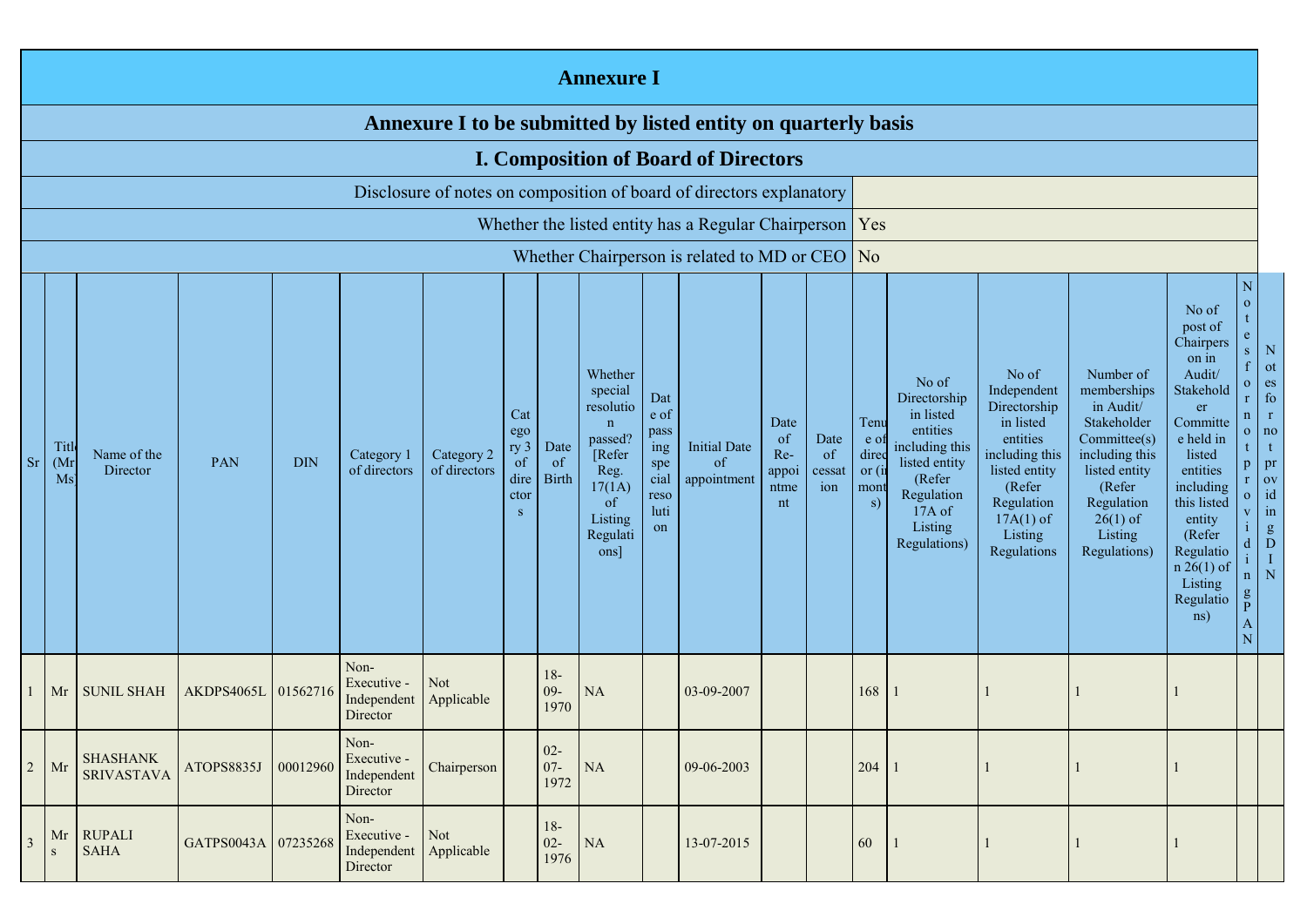|                | <b>Audit Committee Details</b> |                                                       |                                                |                            |                        |                      |         |  |  |  |  |  |
|----------------|--------------------------------|-------------------------------------------------------|------------------------------------------------|----------------------------|------------------------|----------------------|---------|--|--|--|--|--|
|                |                                | Whether the Audit Committee has a Regular Chairperson | Yes                                            |                            |                        |                      |         |  |  |  |  |  |
| <b>Sr</b>      | <b>DIN</b><br><b>Number</b>    | Name of Committee<br>members                          | Category 1 of directors                        | Category 2 of<br>directors | Date of<br>Appointment | Date of<br>Cessation | Remarks |  |  |  |  |  |
|                | 01562716                       | <b>SUNIL SHAH</b>                                     | Non-Executive -<br><b>Independent Director</b> | Member                     | $03-09-2007$           |                      |         |  |  |  |  |  |
| $\overline{2}$ | 00012960                       | <b>SHASHANK</b><br><b>SRIVASTAVA</b>                  | Non-Executive -<br><b>Independent Director</b> | Chairperson                | $09-06-2003$           |                      |         |  |  |  |  |  |
|                | 07235268                       | <b>RUPALI SAHA</b>                                    | Non-Executive -<br><b>Independent Director</b> | Member                     | 13-07-2015             |                      |         |  |  |  |  |  |

|                | <b>Nomination and remuneration committee</b> |                                                                             |                                                |                      |            |  |  |  |  |  |  |  |  |
|----------------|----------------------------------------------|-----------------------------------------------------------------------------|------------------------------------------------|----------------------|------------|--|--|--|--|--|--|--|--|
|                |                                              | Whether the Nomination and remuneration committee has a Regular Chairperson | Yes                                            |                      |            |  |  |  |  |  |  |  |  |
| <b>Sr</b>      | <b>DIN</b><br>Number                         | Name of Committee<br>members                                                | Date of<br>Appointment                         | Date of<br>Cessation | Remarks    |  |  |  |  |  |  |  |  |
|                | 01562716                                     | <b>SUNIL SHAH</b>                                                           | Non-Executive -<br><b>Independent Director</b> | Chairperson          | 03-09-2007 |  |  |  |  |  |  |  |  |
| $\overline{2}$ | 00012960                                     | <b>SHASHANK</b><br><b>SRIVASTAVA</b>                                        | Non-Executive -<br><b>Independent Director</b> | Member               | 09-06-2003 |  |  |  |  |  |  |  |  |
|                | 07235268                                     | <b>RUPALI SAHA</b>                                                          | Non-Executive -<br><b>Independent Director</b> | Member               | 13-07-2015 |  |  |  |  |  |  |  |  |

| <b>Stakeholders Relationship Committee</b>                                    |  |
|-------------------------------------------------------------------------------|--|
| Whether the Stakeholders Relationship Committee has a Regular Chairperson Yes |  |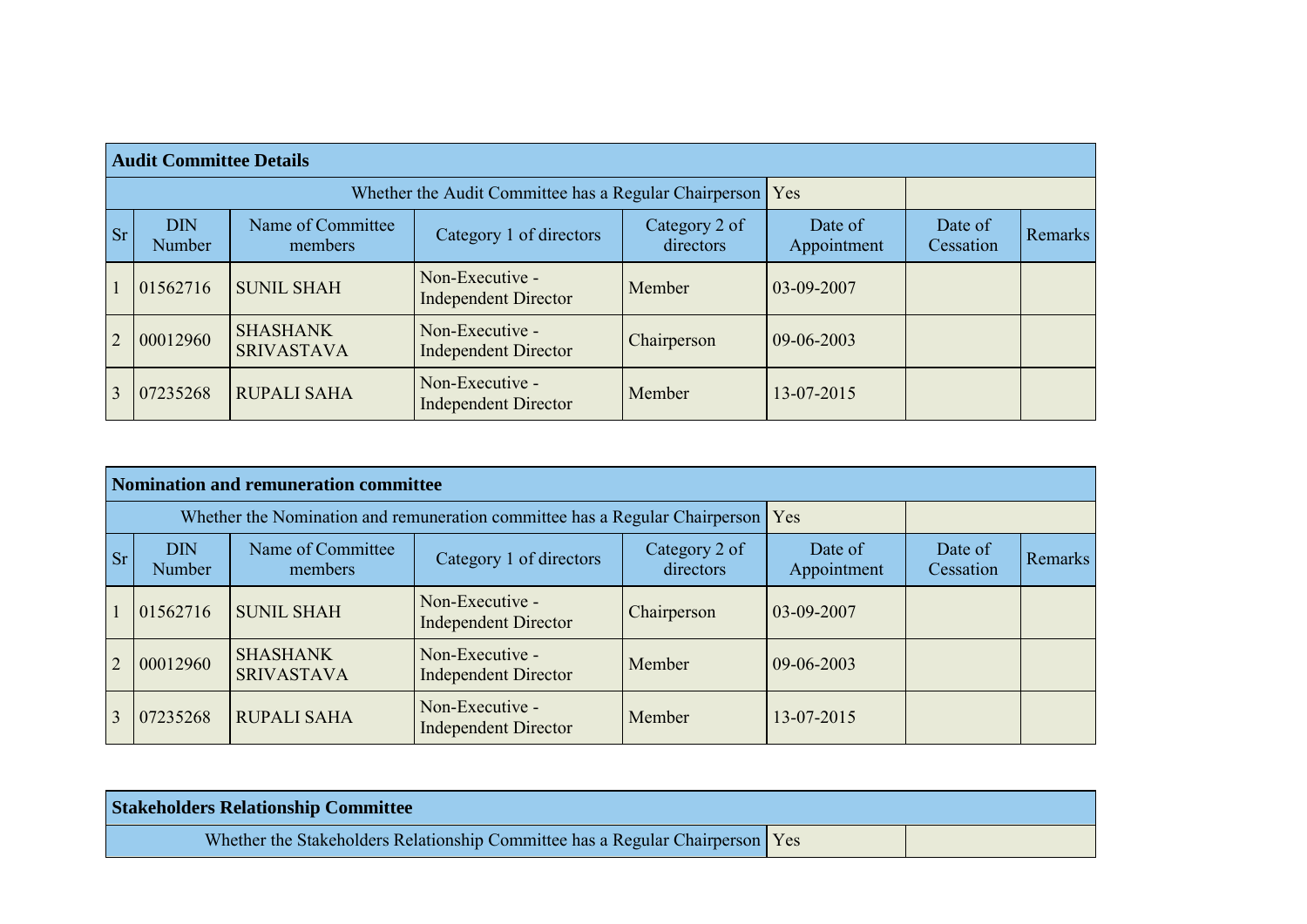| <b>Sr</b> | <b>DIN</b><br><b>Number</b> | Name of Committee<br>members         | Category 1 of directors                        | Category 2 of<br>directors | Date of<br>Appointment | Date of<br>Cessation | Remarks |
|-----------|-----------------------------|--------------------------------------|------------------------------------------------|----------------------------|------------------------|----------------------|---------|
|           | 01562716                    | <b>SUNIL SHAH</b>                    | Non-Executive -<br><b>Independent Director</b> | Member                     | $ 03-09-2007$          |                      |         |
|           | 00012960                    | <b>SHASHANK</b><br><b>SRIVASTAVA</b> | Non-Executive -<br><b>Independent Director</b> | Member                     | $ 09-06-2003 $         |                      |         |
|           | 07235268                    | <b>RUPALI SAHA</b>                   | Non-Executive -<br><b>Independent Director</b> | Chairperson                | 13-07-2015             |                      |         |

|           | <b>Risk Management Committee</b> |                                                                 |                            |                            |                        |                      |         |  |  |  |  |  |
|-----------|----------------------------------|-----------------------------------------------------------------|----------------------------|----------------------------|------------------------|----------------------|---------|--|--|--|--|--|
|           |                                  | Whether the Risk Management Committee has a Regular Chairperson |                            |                            |                        |                      |         |  |  |  |  |  |
| <b>Sr</b> | <b>DIN</b><br><b>Number</b>      | Name of Committee<br>members                                    | Category 1 of<br>directors | Category 2 of<br>directors | Date of<br>Appointment | Date of<br>Cessation | Remarks |  |  |  |  |  |

|     | <b>Corporate Social Responsibility Committee</b> |                                                                                 |                            |                            |                        |                      |         |  |  |  |  |  |
|-----|--------------------------------------------------|---------------------------------------------------------------------------------|----------------------------|----------------------------|------------------------|----------------------|---------|--|--|--|--|--|
|     |                                                  | Whether the Corporate Social Responsibility Committee has a Regular Chairperson |                            |                            |                        |                      |         |  |  |  |  |  |
| Sr/ | <b>DIN</b><br>Number                             | Name of Committee<br>members                                                    | Category 1 of<br>directors | Category 2 of<br>directors | Date of<br>Appointment | Date of<br>Cessation | Remarks |  |  |  |  |  |

|           | <b>Other Committee</b> |                                      |                                            |                                                |                            |         |
|-----------|------------------------|--------------------------------------|--------------------------------------------|------------------------------------------------|----------------------------|---------|
| <b>Sr</b> | <b>DIN</b><br>Number   | Name of Committee<br>members         | Name of other committee                    | Category 1 of directors                        | Category 2 of<br>directors | Remarks |
|           | 01562716               | <b>SUNIL SHAH</b>                    | <b>VIGIL MECHANISM</b><br><b>COMMITTEE</b> | Non-Executive -<br><b>Independent Director</b> | Chairperson                |         |
| 2         | 00012960               | <b>SHASHANK</b><br><b>SRIVASTAVA</b> | <b>VIGIL MECHANISM</b><br><b>COMMITTEE</b> | Non-Executive -<br><b>Independent Director</b> | Member                     |         |
|           | 07235268               | <b>RUPALI SAHA</b>                   | <b>VIGIL MECHANISM</b><br><b>COMMITTEE</b> | Non-Executive -<br><b>Independent Director</b> | Member                     |         |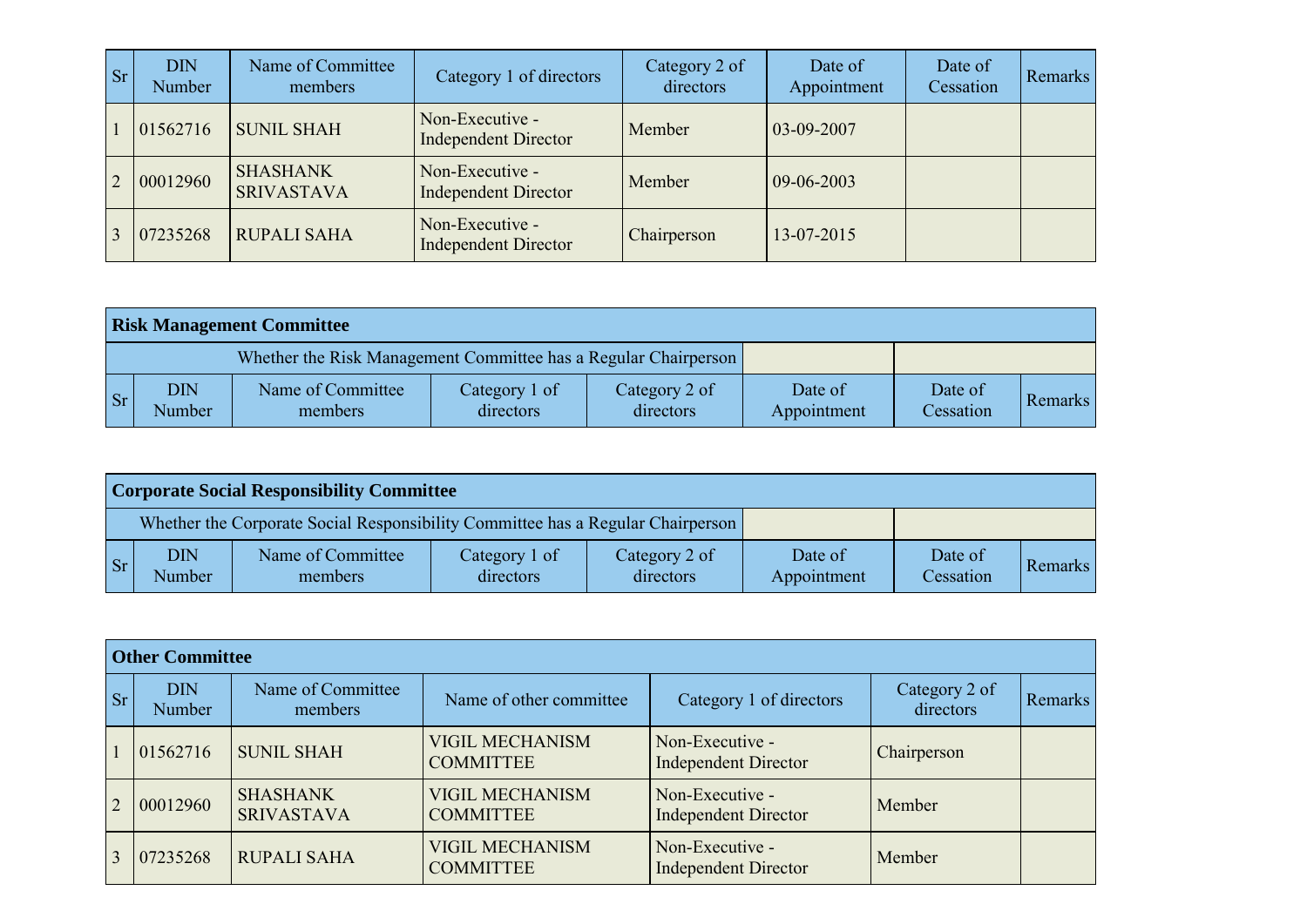|           | <b>Annexure 1</b>                                               |                                                                |                                                                      |                                       |                                                     |                                                                                                  |                                                                 |  |  |  |  |  |
|-----------|-----------------------------------------------------------------|----------------------------------------------------------------|----------------------------------------------------------------------|---------------------------------------|-----------------------------------------------------|--------------------------------------------------------------------------------------------------|-----------------------------------------------------------------|--|--|--|--|--|
|           | <b>Annexure 1</b>                                               |                                                                |                                                                      |                                       |                                                     |                                                                                                  |                                                                 |  |  |  |  |  |
|           | <b>III. Meeting of Board of Directors</b>                       |                                                                |                                                                      |                                       |                                                     |                                                                                                  |                                                                 |  |  |  |  |  |
|           | Disclosure of notes on meeting of                               | board of directors explanatory                                 |                                                                      |                                       |                                                     |                                                                                                  |                                                                 |  |  |  |  |  |
| <b>Sr</b> | Date(s) of<br>meeting (if<br>any) in the<br>previous<br>quarter | Date(s) of<br>meeting (if<br>any) in the<br>current<br>quarter | Maximum gap<br>between any two<br>consecutive (in<br>number of days) | Notes for<br>not<br>providing<br>Date | Whether<br>requirement of<br>Quorum met<br>(Yes/No) | Number of Directors<br>present <sup>*</sup> (All directors<br>including Independent<br>Director) | No. of<br>Independent<br>Directors<br>attending the<br>meeting* |  |  |  |  |  |
|           |                                                                 | 30-09-2021                                                     |                                                                      |                                       | Yes                                                 |                                                                                                  |                                                                 |  |  |  |  |  |

|                | <b>Annexure 1</b>                 |                                                                                                                   |                                                                             |                                                          |                                       |                                                    |                                                                                                                  |                                                                        |  |  |  |  |
|----------------|-----------------------------------|-------------------------------------------------------------------------------------------------------------------|-----------------------------------------------------------------------------|----------------------------------------------------------|---------------------------------------|----------------------------------------------------|------------------------------------------------------------------------------------------------------------------|------------------------------------------------------------------------|--|--|--|--|
|                | <b>IV. Meeting of Committees</b>  |                                                                                                                   |                                                                             |                                                          |                                       |                                                    |                                                                                                                  |                                                                        |  |  |  |  |
|                |                                   |                                                                                                                   |                                                                             | Disclosure of notes on meeting of committees explanatory |                                       |                                                    |                                                                                                                  |                                                                        |  |  |  |  |
| <b>Sr</b>      | Name of<br>Committee              | Date(s) of<br>meeting (Enter<br>dates of Previous<br>quarter and<br>Current quarter in<br>chronological<br>order) | Maximum gap<br>between any<br>two.<br>consecutive<br>(in number of<br>days) | Name of other<br>committee                               | Reson for<br>not<br>providing<br>date | Whether<br>requirement<br>of Quorum<br>met(Yes/No) | Number of<br><b>Directors</b><br>present <sup>*</sup> (All<br>directors<br>including<br>Independent<br>Director) | No. of<br>Independent<br><b>Directors</b><br>attending the<br>meeting* |  |  |  |  |
|                | Audit<br>Committee                | 30-09-2021                                                                                                        |                                                                             |                                                          |                                       | Yes                                                | 3                                                                                                                | 3                                                                      |  |  |  |  |
| $\overline{2}$ | Nomination<br>and<br>remuneration | 30-09-2021                                                                                                        |                                                                             |                                                          |                                       | Yes                                                | 3                                                                                                                | 3                                                                      |  |  |  |  |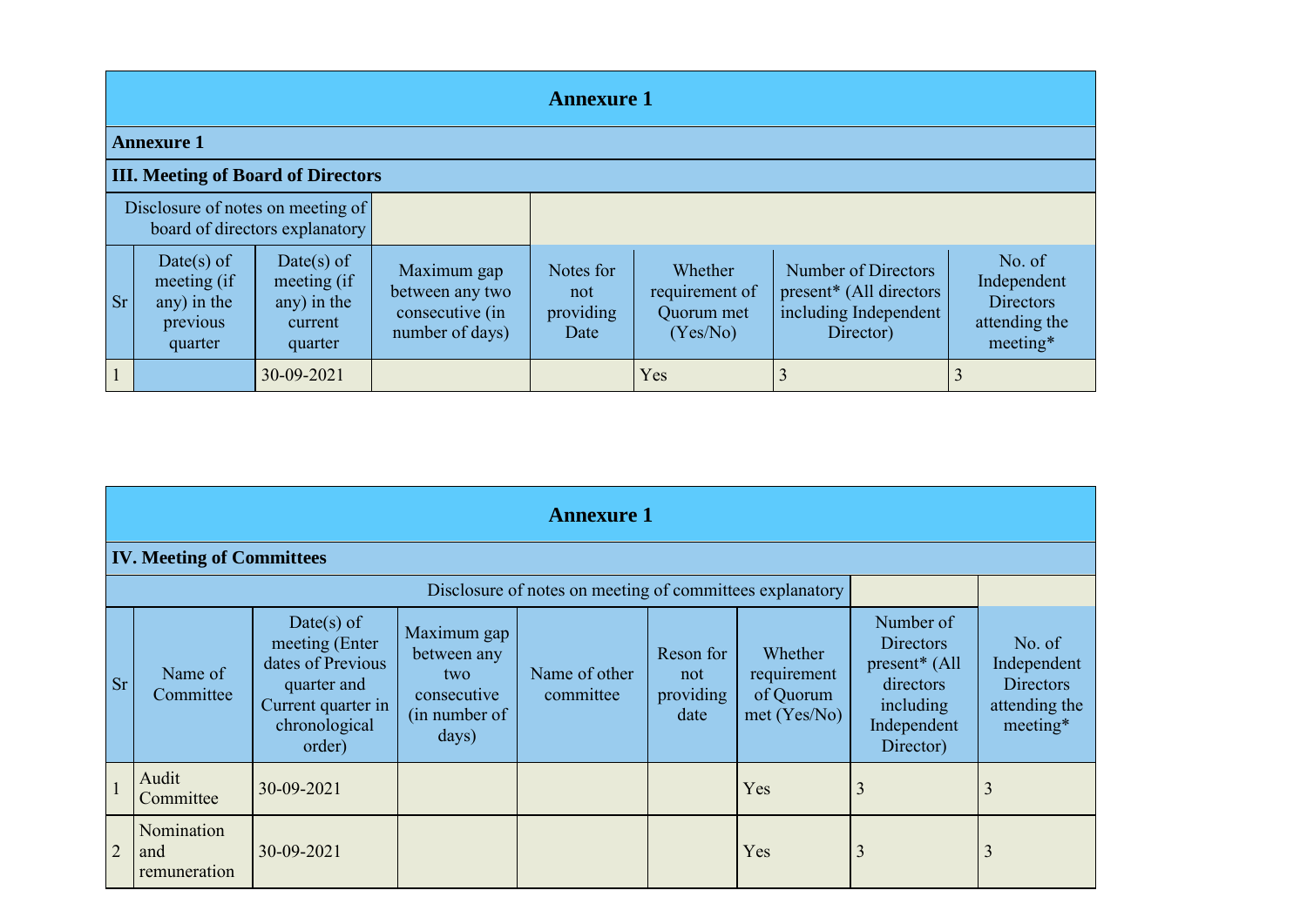|                | committee                                 |              |                                                      |     |  |
|----------------|-------------------------------------------|--------------|------------------------------------------------------|-----|--|
| $\overline{3}$ | Stakeholders<br>Relationship<br>Committee | $30-09-2021$ |                                                      | Yes |  |
| $\overline{4}$ | Other<br>Committee                        | 30-09-2021   | <b>VIGIL</b><br><b>MECHANISM</b><br><b>COMMITTEE</b> | Yes |  |

| <b>Annexure 1</b>                                                                                         |                                  |                                                                    |
|-----------------------------------------------------------------------------------------------------------|----------------------------------|--------------------------------------------------------------------|
| <b>V. Related Party Transactions</b>                                                                      |                                  |                                                                    |
| Subject                                                                                                   | Compliance status<br>(Yes/No/NA) | If status is "No" details of non-<br>compliance may be given here. |
| Whether prior approval of audit committee obtained                                                        | <b>NA</b>                        |                                                                    |
| Whether shareholder approval obtained for material RPT                                                    | <b>NA</b>                        |                                                                    |
| Whether details of RPT entered into pursuant to omnibus<br>approval have been reviewed by Audit Committee | <b>NA</b>                        |                                                                    |

|   | <b>Annexure 1</b>                                                                                                                |                               |  |
|---|----------------------------------------------------------------------------------------------------------------------------------|-------------------------------|--|
|   | <b>VI. Affirmations</b>                                                                                                          |                               |  |
|   | $Sr$ Subject                                                                                                                     | Compliance status<br>(Yes/No) |  |
|   | The composition of Board of Directors is in terms of SEBI (Listing obligations and disclosure requirements)<br>Regulations, 2015 | Yes                           |  |
| 2 | The composition of the following committees is in terms of SEBI(Listing obligations and disclosure                               | Yes                           |  |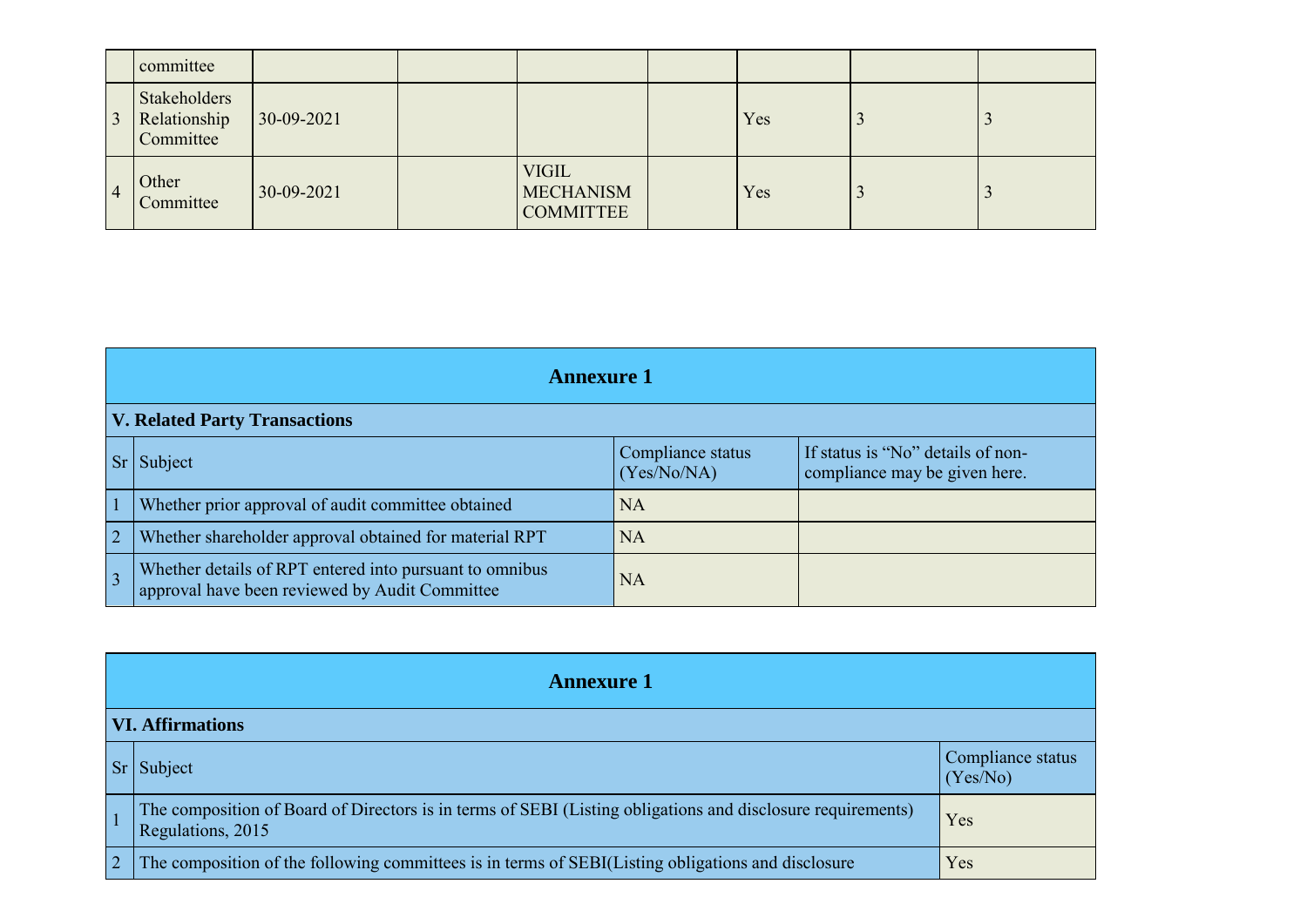|                | requirements) Regulations, 2015 a. Audit Committee                                                                                                                                                           |           |
|----------------|--------------------------------------------------------------------------------------------------------------------------------------------------------------------------------------------------------------|-----------|
|                | The composition of the following committees is in terms of SEBI(Listing obligations and disclosure requirements) Regulations, 2015. b. Nomination & remuneration committee                                   | Yes       |
| $\overline{4}$ | The composition of the following committees is in terms of SEBI(Listing obligations and disclosure requirements) Regulations, 2015. c. Stakeholders relationship committee                                   | Yes       |
|                | The composition of the following committees is in terms of SEBI(Listing obligations and disclosure requirements) Regulations, 2015. d. Risk management committee (applicable to the top 500 listed entities) | <b>NA</b> |
|                | The committee members have been made aware of their powers, role and responsibilities as specified in SEBI<br>(Listing obligations and disclosure requirements) Regulations, 2015.                           | Yes       |
|                | The meetings of the board of directors and the above committees have been conducted in the manner as specified in SEBI (Listing obligations and disclosure requirements) Regulations, 2015.                  | Yes       |
|                | This report and/or the report submitted in the previous quarter has been placed before Board of Directors.                                                                                                   | Yes       |

|           | <b>Annexure 1</b> |                                          |
|-----------|-------------------|------------------------------------------|
| <b>Sr</b> | Subject           | Compliance status                        |
|           | Name of signatory | PANKAJ KHANNA                            |
|           | Designation       | Company Secretary and Compliance Officer |

|    | <b>Annexure III</b>                                                                                                                                                                  |                             |                                  |                                                                      |
|----|--------------------------------------------------------------------------------------------------------------------------------------------------------------------------------------|-----------------------------|----------------------------------|----------------------------------------------------------------------|
|    | <b>III. Affirmations</b>                                                                                                                                                             |                             |                                  |                                                                      |
| Sr | <b>Particulars</b>                                                                                                                                                                   | Regulation<br><b>Number</b> | Compliance status<br>(Yes/No/NA) | If status is "No" details of<br>non-compliance may be<br>given here. |
|    | Copy of the annual report including balance sheet, profit and<br>loss account, directors report, corporate governance report,<br>business responsibility report displayed on website | 46(2)                       | <b>NA</b>                        |                                                                      |